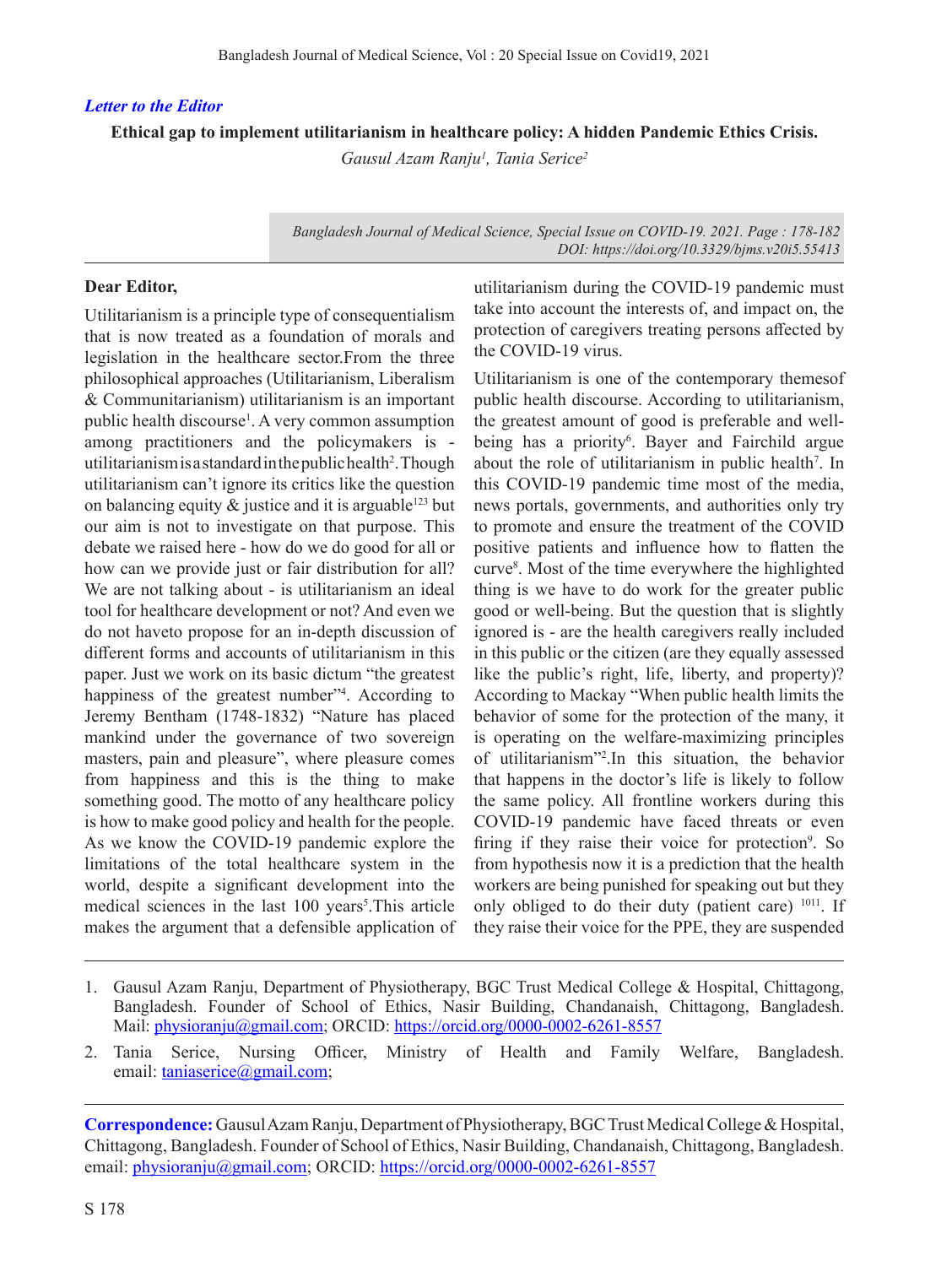from their job and they are noticed or even they are fired<sup>1012</sup>. Death threat and death like cases is now a fact for this PPE issue<sup>10</sup>. So, it is like an effort to make the "greater good for the greater number" by accepting the way that we are debating here today and perhaps it is not fully detached from the political or the business scheme.

Medical health ethics have an importance in the doctor-patient relationship status compared to public-health ethics<sup>1</sup>. But coronavirus is today not only the doctor-patient related issue but it has a public health concern. Another reminder is nursepatient relationship as we know nurses also has a full of values like scientific knowledge, technical skill and professionalism<sup>13</sup>. In social media civic people also make a lot of comments and create a bunch of myths around the novel corona virus<sup>14</sup>. The stigma associated with caregiver's contribution for the patients with COVID-19also has a big deal<sup>15</sup>. In healthcare (especially for COVID-19) when both medical and public health issues have different significant importance, but for the utilitarianism, we need to give an identical ethical recognition for both of the cases. For the case of coronavirus, both professionals and practitioners have the risk of being affected by it. Health is now a fundamental issue which has greater importance for both individual and collective situation. In an individual case, it is most likely for wellbeing, and for the collective case, it has an importance on countries' productivity 3 . So, we ignore here the difference between medical healthcare and public health care but we discuss in general health care (for the overall wellbeing and the productivity) where all of the health-related issues are included remarkably.

## **The concept of utilitarianism in pandemic case:**

What is utilitarianism and why do policymakers want to use it? And what is the relation to make a greater good by this concept? Utilitarianism is a consequential moral theory that we can define it as an "act in such a way as to generate the maximum quantum of well-being, happiness, or utility"<sup>16</sup>. Mostly it is well known by its famous dictum "the greatest happiness of the greatest number" which will help us to measure what the right thing we have to do? For example –Suppose Dr. Ranju is a practitioner who works in a hospital and Mr. A, B, C, D & E are the five sick people who come to this doctor's chamber with the sign-symptom of coronavirus, but it is not confirmed by the test yet. Mr. A comes from Wuhan city and that's why it is a high possibility for him to be treated as corona positive. The authority of the hospital can't provide enough PPE for the doctors and now the supplied PPE is finished. What does Dr. Ranju do? It is his duty to treat the patient but also it is his right to get the PPE to continue his duty.

According to the utilitarian theory, an action should be measured in terms of the consequences that it produces and by following this concept the authority ordered Dr. Ranju has to start his duty without the PPE (due to the lack of the PPE) to ensure healthcare facility for the five peoples (for the most good, even if the doctor has faced a risk). What does Dr. Ranju do? Imagine Mr. A is surely corona positive but others are not. If Dr. Ranju starts his duty without PPE and that's why there is a chance to be contaminated by the virus, and then he will contaminate the other four peoples. Then these four people spread it to the community and the doctor spread it to his family. So it is not the greater well-being to treat five people even if the doctor has faced a risk, but the greater good is ensured when the doctor's duty and right will be fulfilled at the same time.

This is the view of utilitarianism where the purpose is to maximize the total "utility", in this case, total welfare, of all the members of the society  $3$ . Due to the lack of proper ethical investigation here authority treats health workers as out of the members of the society and makes them vulnerable. And this is the gap we need to unveil here.

## **Marker of the Gap:**

The bioethicists try to make ethical policy and help to rearrange legislations that can manage these situations peacefully and significantly. In the pandemic crisis, there is a non-visible enemy that we calla virus. If any visible enemy tries to attack us, the best protection protocol is operated by the police/cops. But what will happen for this nonvisible enemy? Or, is there any enemy between the doctor-patient relationships? In the normal situation, there is a 3 character one is the victim, one is the enemy and another is the cops/police. But in the pandemic situation, this is a little bit different. For better understanding, we bring here an example from the book of Physical Therapy Ethics, 2nd edition<sup>17</sup>. A story about Doctor Luis. She is a physical therapist working in a rehabilitation clinic, has a lady client who was injured in a family dispute. Suddenly, the irate spouse of the lady entered the chamber with intoxication mode and asked if his wife is in there, by pointing his finger to the treatment room. Now,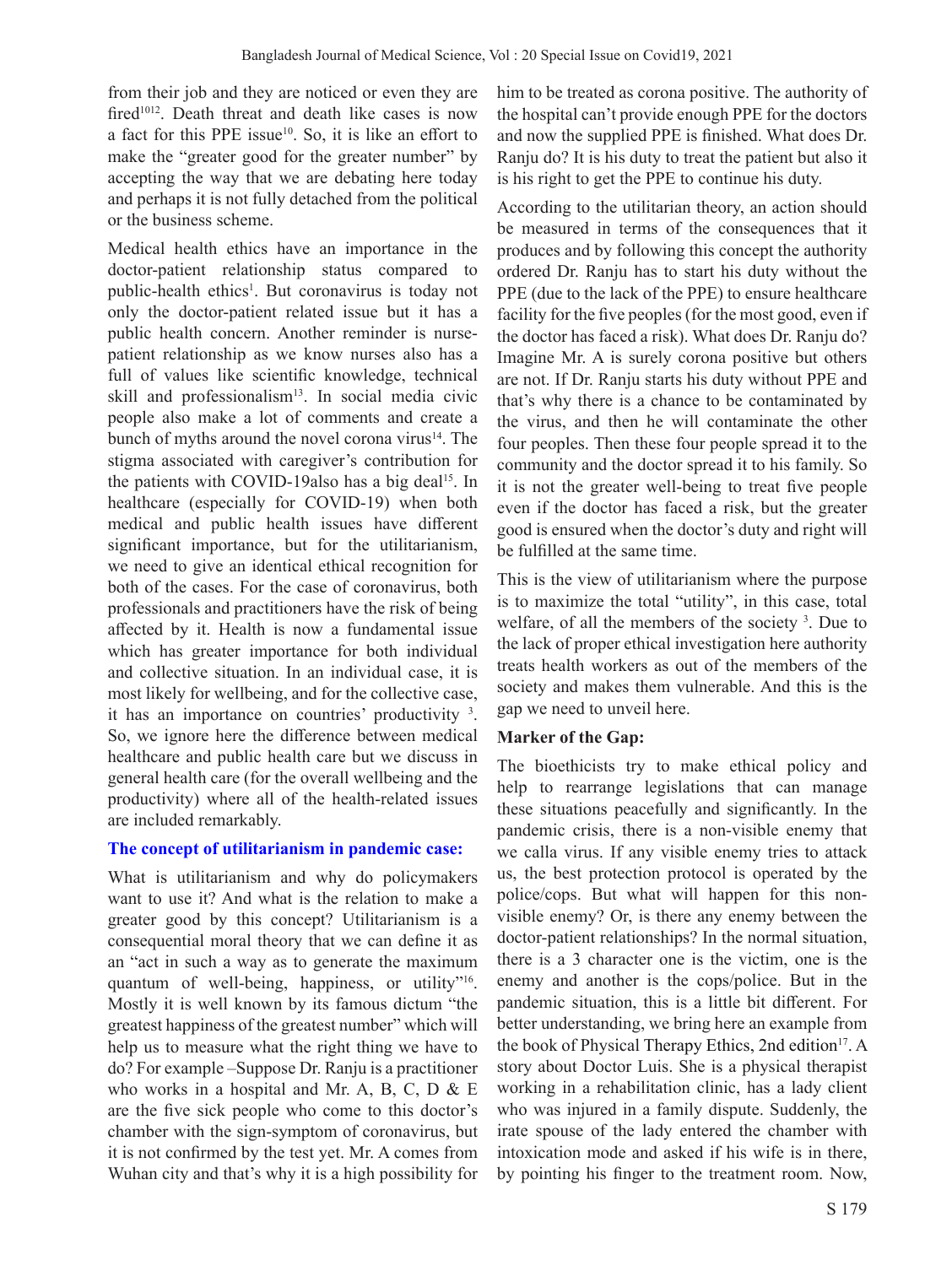what does Luis do? Does she tell the truth and make the lady's life risky again? Or, to save her client's life, she tells a lie to the lady's husband (e.g. - she has been discharged)? As a patient, the lady has a right to life and right not to be assaulted by others. On the other hand, the husband has a right to know about the truth (as a guardian). What does Luis do - if she tells a lie or if she ignores the husband's answer or if she avoids the protection of the patient's life, then all of them are morally and ethically wrong. In this situation as a doctor, Luis has to maintain the four basic ethical principles (autonomy, beneficence, nonmaleficence  $\&$  justice) for the overall good. But if to tell the truth to her husband and to treat the patient at a time, has the possibility of violence by the husband and doctor's life also has a risk then what she has to do? Does the doctor willingly agree to keep her life in danger? Due to this critical situation, we can't claim against the patient or even the doctor. The husband was drunk, and this is the situation that makes this system ruthless. If any system or event like this is inappropriate, what is the logic to support only the patient and why do doctors have to suffer, when she is totally detached? Should we pressurize her to treat the patient without supplying protection or should we support him by sending a police force or cops? This is the point we try to rise.So, the thing is the enemy-doctor-patient-police relationship is a different thing than the concept we exercise in our regular society. This is the gap here and that is - the police are not enough to protect from this non-visible enemy (virus). So, to strengthen the health caregiverpatient relationship protection by the PPE is the point here. When there is a lacking of this protection, health caregivers are neglected and treated as a vulnerable group and the moral questions here is –

- 1. Why are patients getting the benefit but not the doctors? & is it utilitarianism?
- 2. Is it not a sign that the health workers are now a group of vulnerable people?

We will talk in detail in the argument section below.

# **Why is PPE reasonable?**

In this coronavirus pandemic, why do we turn this PPE to give it an extra preference? According to the CDC "patients with confirmed or possible SARS-CoV-2 infection should wear a facemask when being evaluated medically"18. Without PPE it's like frontline Gpsareneglected. In Germany, due to the lack of PPE, the German GPs do a nude protest to understand how vulnerable they are without their protection. Ruben Bernau, a GP in that group stated that "The nudity is a symbol of how vulnerable we are without protection"19.

Not only the German but the other frontliner health caregivers protest is still ongoing<sup>20</sup>. Other places they are doing a silent movement for the same cases. We use silent movement here because every doctor wants and united for their rights, but they can't due to the fear of their suspension, unemployment, firing, death threat and so on that we stated in the upper section already. It looks like - Nobody knows the real solution for this problem. Doctors even sacrifice their lives for the sake of their duties, just they want protection not only for themselves, but for the overall good (like - patients, families, populations, and the globe). Not only that, but even doctors also buy their protection to save their lives and people's life<sup>21</sup>. These troubles make asenseof why PPE is reasonable for their life, right and just. We arise a couple of argument bellow on the argument section by raising these questions–

- 3. Why is PPE reasonable to maintain utilitarianism?
- 4. What is the reasonable amount of PPE and how we count this is the adequate or enough amount to maintain utility?

# **Argument:**

# **[1] [2]**

- *1. Why are patients getting the benefit but not the doctors? & is it utilitarianism?*
- *2. Is it not a sign that the health workers are now a group of vulnerable people?*

Policymaking of public health is mostly a position based outcome that analyzes in relation to consequences which is known as utilitarianism<sup>1</sup>. It is one of the leading concepts of ideology for public health issues $22$ . According to Beauchamp and Childress utilitarianism is one of several ethical theories that measures the value of actions by their ultimate ends and consequences. The method of this concept is perhaps the best known medical and nursing ethics text among the oft-used theories<sup>23</sup>. WHO also acknowledges it as a leading concept of ideology for public health issues $22$ . We agree upon that but the gap we found here is the real greatest well-being will be truly possible when doctors' protection is appropriately maintained by themselves and by their authority. According to the Smith (2020)

"Government and global health actors are currently working in a highly stressed environment…. securing PPE is a complex logistical challenge, I argue that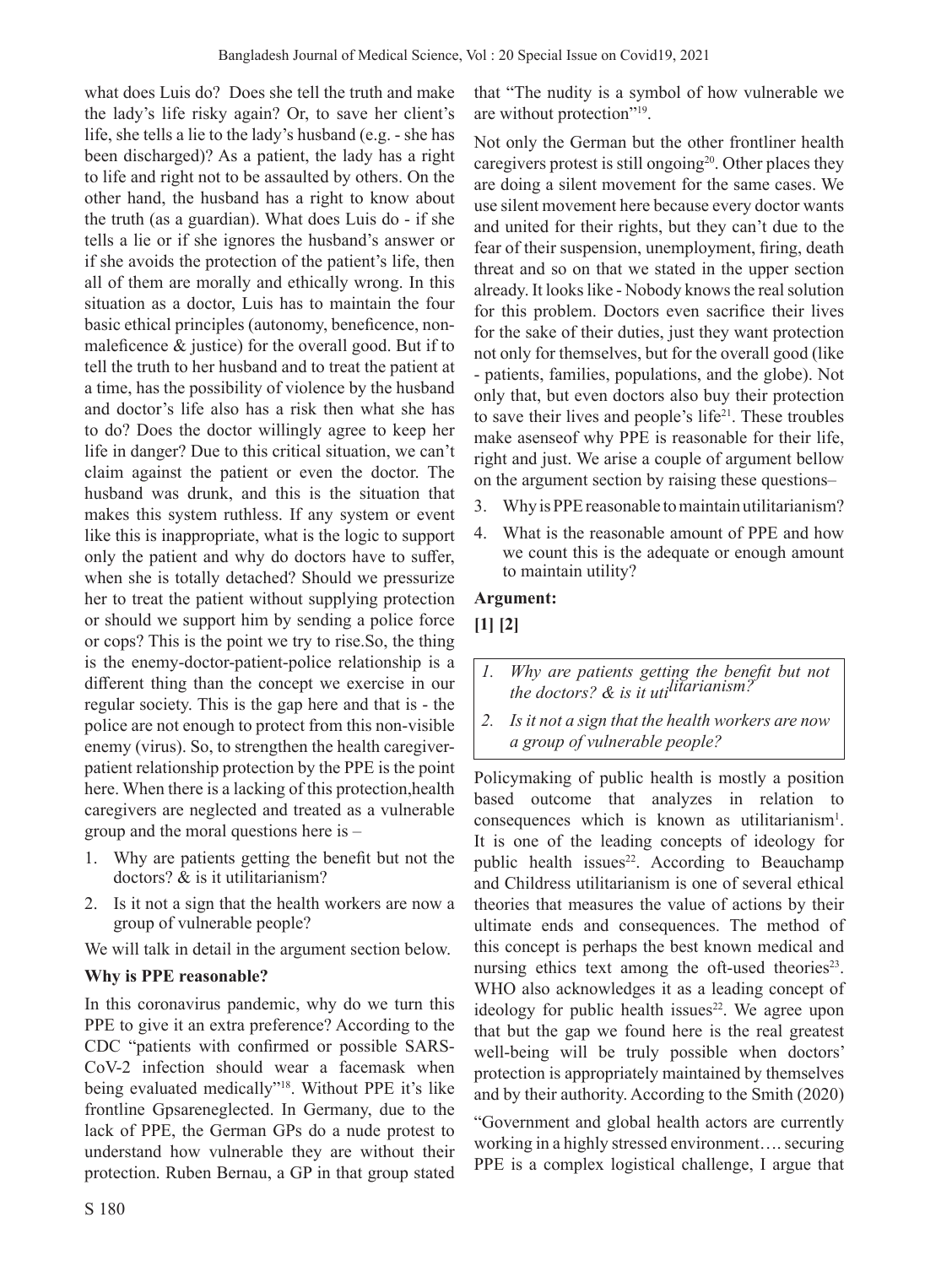we should bring about a shift in orientation from the provision of PPE as a supply chain issue, to seeing the distribution of PPE as a crucial issue. In the short term, this is essential in order to protect healthcare workers and prevent the health system overwhelm. In the longer term, the equitable distribution of PPE has the potential to give the greater visibility to the risk and embodiedvulnerabilities that healthcare workers take in the course of their work, to deepen our understanding of the contributions that healthcare workers make to society and to the functioning of our health systems, and to bring deeper protection and empowerment to health care workers"<sup>24</sup>.

After the death of Dr. Li Wenliang in Wuhan, it is first to come to the media attention that the health workers themselves are a new group of vulnerable populations 25. The upper example, nude protest, doctors movements, reports, and news also support that the health caregiver themselves is now a group of vulnerable people only for the PPE crisis. Now surely it is a catastrophe which makes them vulnerable. According to the Belmont Report 1979, to protect the vulnerable population from harm and exploitation has now greater importance<sup>26</sup>. The vulnerability makes them unable to defend themselves as we see on the upper pieces of evidence. So it is hidden coercion to make our sense to understand that the overall moral more good is only the good of the population of the community (patients) and this is the best consequence that we justified. In ethics and health policy this concept is known as utilitarianism. But there is a gap when health workers are tagged as a vulnerable group.

# **[3] [4]**

- *3. Why is PPE reasonable to maintain utilitarianism?*
- *4. What is the reasonable amount of PPE and how we count this is the adequate or enough amount to maintain utility?*

Bentham previously said greater well-being is possible by ensuring greater happiness or utility. Moreover, the 19th-century philosopher John Stuart Mill affirms Bentham's theory by putting a new concept of higher pleasure here. Higher pleasure comes from the intellectual pleasure that makes us human from the other animals. The crisis of PPE makes them more vulnerable to neglect which will place a question mark on their higher pleasure, according to Mill  $^{27}$ . Counting the patient's recovery

for the greater number is not enough to define utilitarianism by rejecting greater happiness at the same time. Greater happiness would not be possible  $until -$ 

- The greater number would not be ensured by stopping the risk of contamination from the health workers to the patients. &
- The health caregivers would not be satisfied by their intellectual pleasure or happiness.

The only way to promote the greater number with the greater good could be possible by providing an adequate number of PPE in this COVID pandemic. Now, what is the reasonable amount of PPE to treat it as an adequate number? Or, how many PPE is required to define that it is now enough for the health caregivers? This question has no straightforward answer because the meaning of this question itself is unclear. The question has to be what number of doctors or health workers we need to appoint or we need to overcome the pandemic crisis? Whatever the number is, it is a duty of the authority to provide the PPE for all of the health caregivers that they need. It is the duty of the authority and the right of the caregivers. And ethics says to justify between them.

More overall good may be done for the population by the sacrifice of a minimal amount of health worker's life, but if it would be the theme then this will be done by having a rule that permits this practice thoroughly. And if it is validated, then there will be a crisis of the doctors which may lead to greater harm to the community. If health workers are neglected and having risk for their life how can they trust the government or the authority? And why do they come as health caregivers? Hence, the rule that allows one doctor dies to save five or more people, would not maximize utility 28. So the crisis of PPE is the crisis of the health workers, the crisis of the health workers is the mismanagement of the treatment, mismanagement of the treatment increases the sufferings of the peoples which increases the pain of the greater number that leads to the oppositedirection of the utilitarianism concept.

# **Conclusion:**

Health is now a fundamental issue for both individually and collectively<sup>3</sup>. But, in that case, today it is a fact that the healthcare workers are now involved in the group of vulnerable people. It is also a problem that they cannot speak up to justify themselves as vulnerable people due to the political and authoritativecoercion. "A particular principle of justice cannot easily supply any special